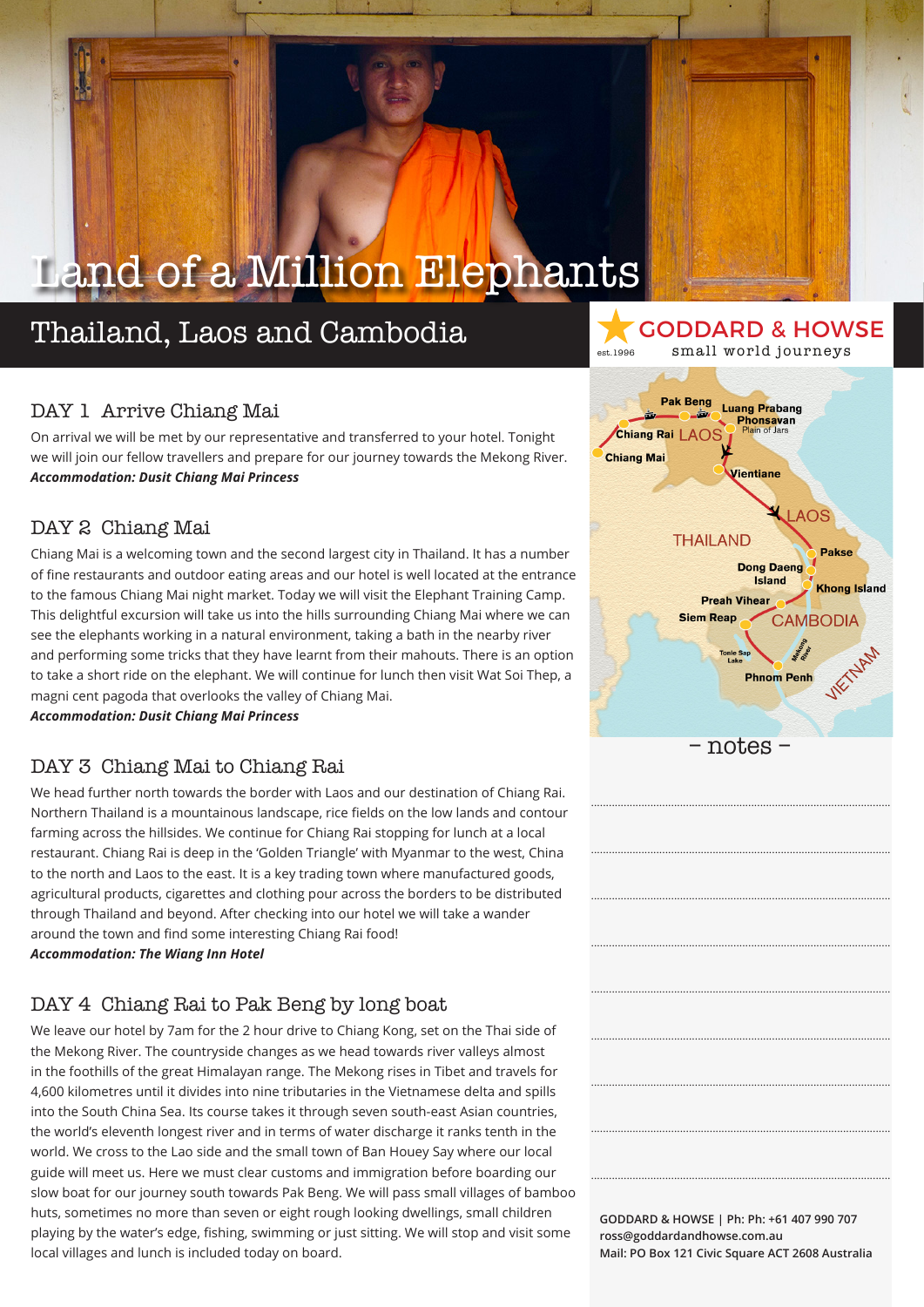### Thailand, Laos and Cambodia

est.1996 small world journeys **Pak Beng Luang Prabang Phonsavan**<br>Plain of Jars Chiang Rai LAOS **Chiang Mai** *l*ientiane  $AOS$ **THAILAND Pakse Dong Daeng Island Khong Island Preah Vihea Siem Reap CAMBODIA** 

– notes –

**Phnom Penh** 

.....................................................................................................

.....................................................................................................

.....................................................................................................

.....................................................................................................

.....................................................................................................

.....................................................................................................

.....................................................................................................

.....................................................................................................

.....................................................................................................

GODDARD & HOWSE

Our stop for the evening is the rustic village of Pak Beng, located on a bend of the Mekong in the middle of nowhere. This is almost civilisation, set amongst a green hillside; Pak Beng is the 'commercial centre' of the region, just a handful of wooden huts and modest guest houses. We will disembark and stroll up the hill to our guest house for the night. *Accommodation: Pak Beng Lodge*

### DAY 5 Luang Prabang by Long Boat

By 8am, we set off again in our long boat down the Mekong to Luang Prabang. The landscape is shining, rich hillsides of green jungle, interspersed with cleared land for agriculture. It is amazing how the farmers can grow anything here on such steep hillsides; it seems all would just wash away with the first heavy downpour. The banks are speckled with thatched huts – small villages with populations of just 50 or perhaps up to 400, each village varying in its state of civilisation even though only small distances separate them. They like to keep to themselves, almost completely isolated but seemingly prosperous in their subsistence. We will stop at a Hmong village once again to stretch our legs, go for a walk and have a chat with the locals. We will continue down the river to reach the Tam Ting caves, and in particular the Pak Ou cave, said to be the home of the spirit of the Mekong and also home to hundreds of Buddha images. The caves are a spectacular sight; set against the right bank of the river with soaring limestone cliffs to the other side. Here the river is broad; further in the distance great mountain peaks rise, jagged and serene. The last stage of our river journey is in broad open water; here the river has expanded to twice its width. Gone are the swirling whirlpools and the rapids that race backwards. We near our destination, the former capital of Laos, Luang Prabang; our arrival is dramatic as the stupa at the summit of Mt Phousi comes into view, a sentinel standing over the city watching approaches from all directions. On arrival we will be transferred to our hotel. *Accommodation: Villa Maly Hotel*

### DAY 6 Luang Prabang

You can hear the drums and gongs of Luang Prabang starting their rhythm around 5am every morning. The city is the spiritual home of Laos, a country predominantly Buddhist, and in this town there are many wats, monasteries and temples with hundreds of monks. Each morning as the sun rises the monks take the first of their two daily meals by calling for alms, their bowls tucked under their arms. They Indian file past the town's inhabitants accepting sticky rice, vegetables, fruit and meat, even the odd pack of cigarettes! We will take a walking tour of the old city and visit some wats and monasteries just to get everyone orientated. By lunchtime we will have seen the best parts of the old city and there is now two free days to explore this beautiful town at your own pace. There is fantastic shopping, endless handicrafts, the local Hmong market and plenty of cafes and restaurants. *Accommodation: Villa Maly Hotel*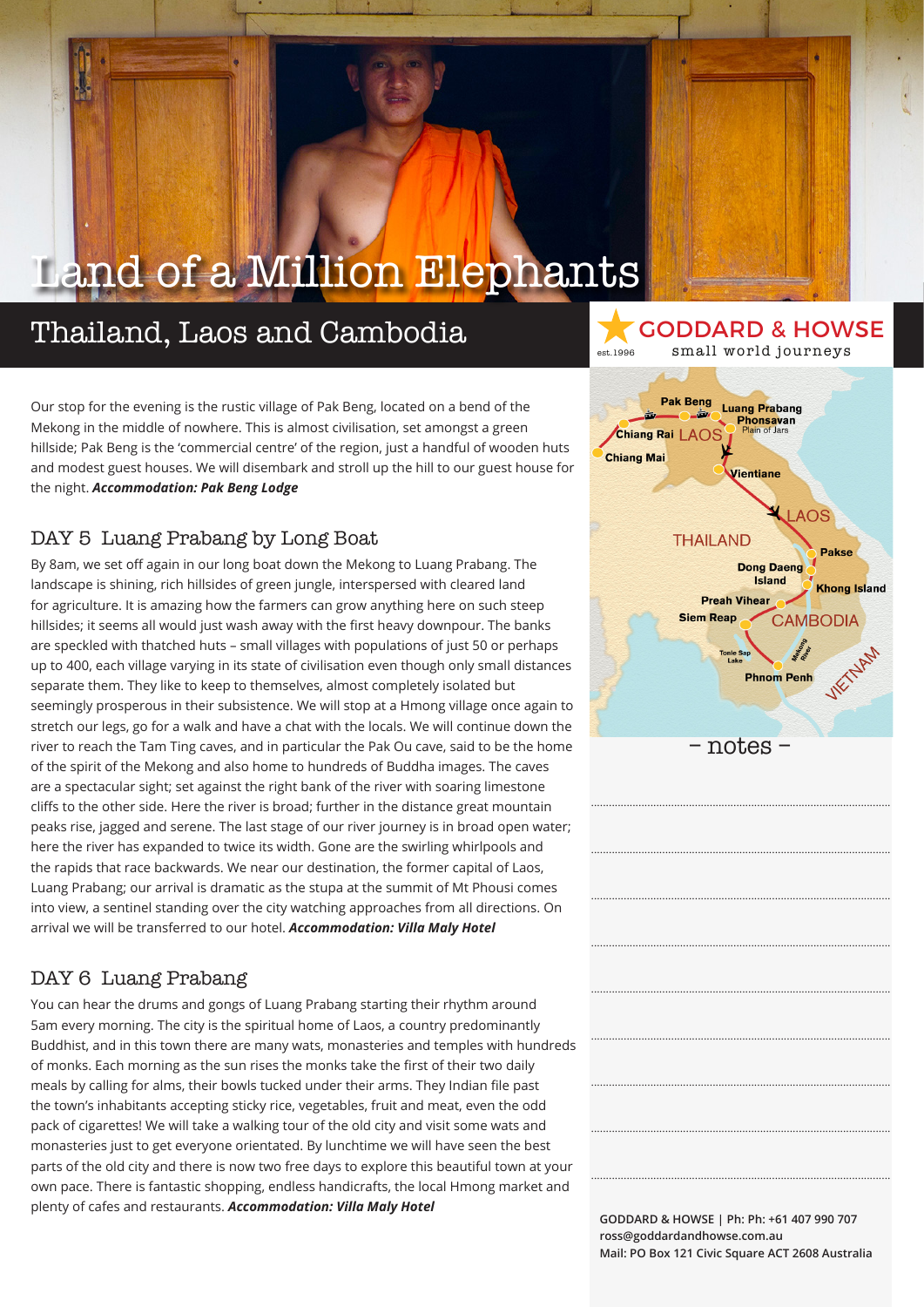### Thailand, Laos and Cambodia

#### GODDARD & HOWSE est.1996 small world journeys

### DAY 7: Luang Prabang to Xiang Khouang

Our adventure continues as we drive from Luang Prabang over the mountains to the east and our destination of Phonsavan and the Plain of Jars. The journey will take most of the day and the road may be a little bumpy in sections. Today we will see local Lao people going about their business at markets, in the fields and tending their domestic animals around their simple homes. We will stop enroute for lunch at a local restaurant. A visit to the jars is a special travel experience. Little is known of these structures, as archaeologists have only recently been able to start their investigation. In the 1930s a French conservationist did some preliminary work which revealed that the jars were more than likely used for funeral purposes. Their composition remains a mystery with some theories suggesting the jars are made from sand and buffalo skin then red in a kiln. You will be able to come up with your own theories as we visit the Plain of Jars sites 1, 2 and 3. *Accommodation: Auberge Phouphadeng Hotel*

### DAY 8: In Xiang Khouang on the Plain of Jars

This morning we will visit the old town of Muong Khong and the Plain of Jars Sites one and two. Mang Khong was the former capital of the area and a stronghold for the North Vietnamese during the war. The town was completely destroyed during the Vietnam War in 1968. Some burnt-out buildings remain along with the remains of various stupas. The town is attractive and quiet, the pace of life slow so we can wander around and visit a local Hmong village to meet the people and see what they are up to. *Accommodation: Auberge Phouphadeng Hotel* 

#### DAY 9: Plain of Jars and Vientiane

Depart from our hotel and a lovely drive to Plain of Jars site 3. Our aircraft is scheduled for later in the day (although times change without notice) so we will have a chance to visit the local market on the way where you will see an array of interesting foods and merchandise. The flight takes around one hour over some spectacular mountains until we descend to the plains of Vientiane and back once again to the Mekong River. On arrival we will meet our guide and transfer to our hotel, well located, by the banks of the river. *Accommodation: Beau Rivage Hotel*

### DAY 10: Vientiane

This morning we have a sightseeing tour of the Location capital to include Vat Si Saket, Patousay and That Luang Stupa. The afternoon is free to explore in preparation for the next leg of our journey in Cambodia. *Accommodation: Beau Rivage Hotel* 



.....................................................................................................

.....................................................................................................

.....................................................................................................

.....................................................................................................

.....................................................................................................

.....................................................................................................

.....................................................................................................

.....................................................................................................

.....................................................................................................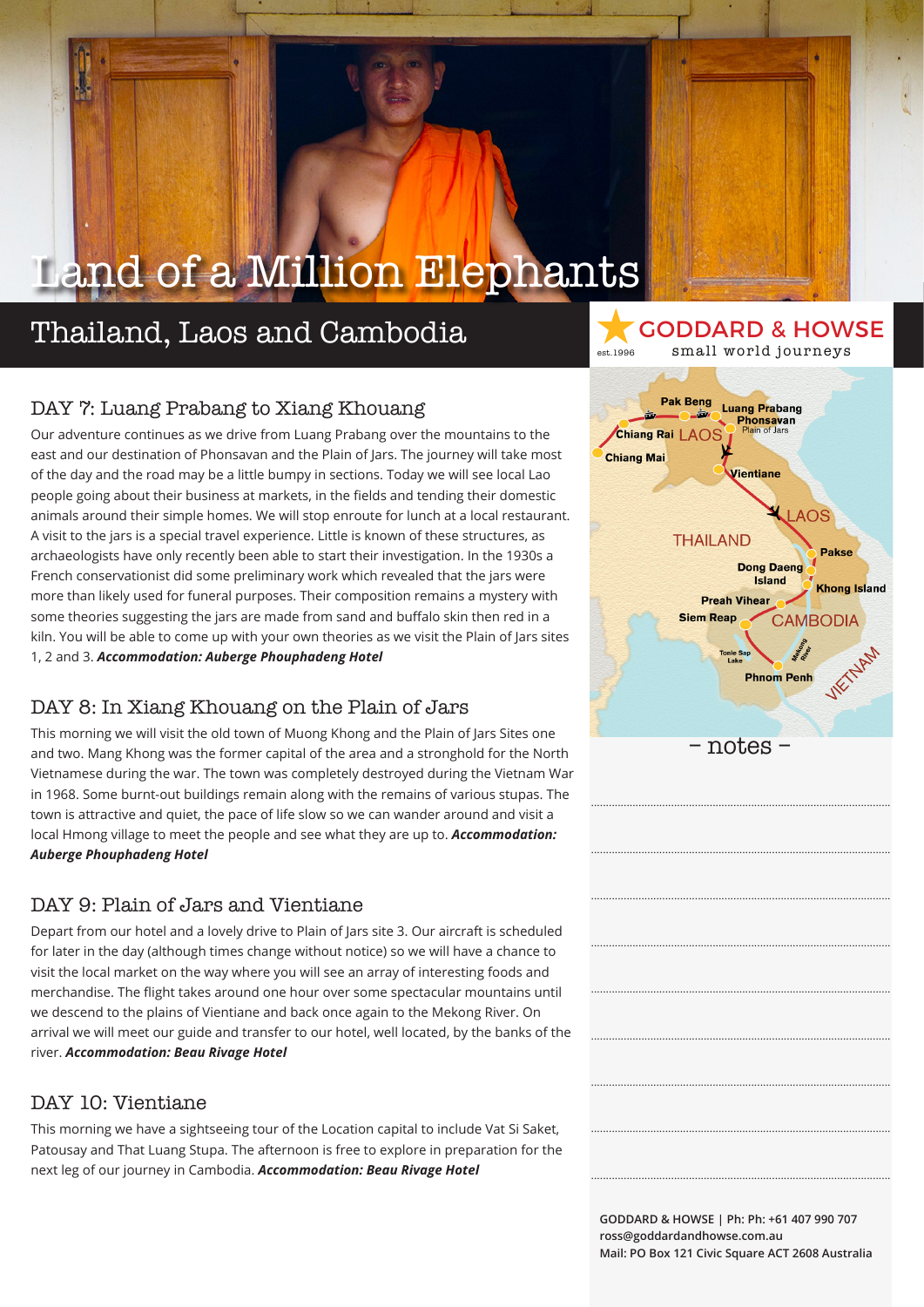### Thailand, Laos and Cambodia

### DAY 11: Vientiane to Pakse

This morning we will head back to Vientiane airport for the short flight to Pakse in the south of Laos. Once again we are by the Mekong River and close to the Khon falls where the river tumbles across a ten kilometre wide cataract. We continue to the small town of Champassak and visit the splendid Khmer temple called Wat Phou. Built in the pre-Angkorian period around the 10thcentury this majestic structure folds into a sandstone mountain range ascending slowly through a series of balustrades and small halls. There is a museum at its base giving us an overview of the temples history before we continue for lunch then by local boat to Dong Daeng island and our accommodation for the evening. *Accommodation: La Folie Lodge* 

### DAY 12: Dong Daeng Island

Some free time for us today to relax by the Mekong . There is an optional cooking lesson or escorted bicycle ride for those who are interested. *Accommodation: La Folie Lodge*

### DAY 13: Four Thousand Islands and the French Railway

We check out from our riverside hotel and drive a short distance south to the village of Nakasang where we board our local boat for an excursion to Don Det and Don Khon Islands. We are greeted by stunning river landscapes as we venture amongst islands that form the first cataract of the Mekong River. It was here in 1867 that the French exploration of the river came to a standstill. Unable to breach the falls and find a way through the surging torrent upstream to calmer waters they dismantled their boats and carried them across the falls. Later in 1894 as the French consolidated their colonial hold over Indochina they conceived of an ambitious project to build a railway for 14 kilometres across these islands to transfer their boats to the upper river. The railway flourished until the late 1930s when roads became an easier way to transfer goods and people. Vestiges of the railway remain for us to visit today. We return by local boat and a night on Khong Island. *Accommodation: Pon Arena Hote*l

### DAY 14: The Khon Falls and across the Border

A fascinating day ahead as we head for the border between Laos and Cambodia and our destination the small town of Sa Em. Before we leave Laos we will visit the spectacular Khon Phapheng Falls in an area called Si Phan Don which literally translates to 'Four thousand islands'. At this point the Mekong River broadens and during the rainy season a series of cascades over ten kilometres wide turn the river into a raging torrent .We can get close to the falls where spectacular views await. Farewell to Laos as we continue to the border then drive for two hours by our bus into the remote north west of Cambodia and our destination of Preah Vihear (Sa Em village). *Accommodation: Preah Vihear Boutique Hotel*



.....................................................................................................

.....................................................................................................

.....................................................................................................

.....................................................................................................

.....................................................................................................

.....................................................................................................

.....................................................................................................

.....................................................................................................

.....................................................................................................

GODDARD & HOWSE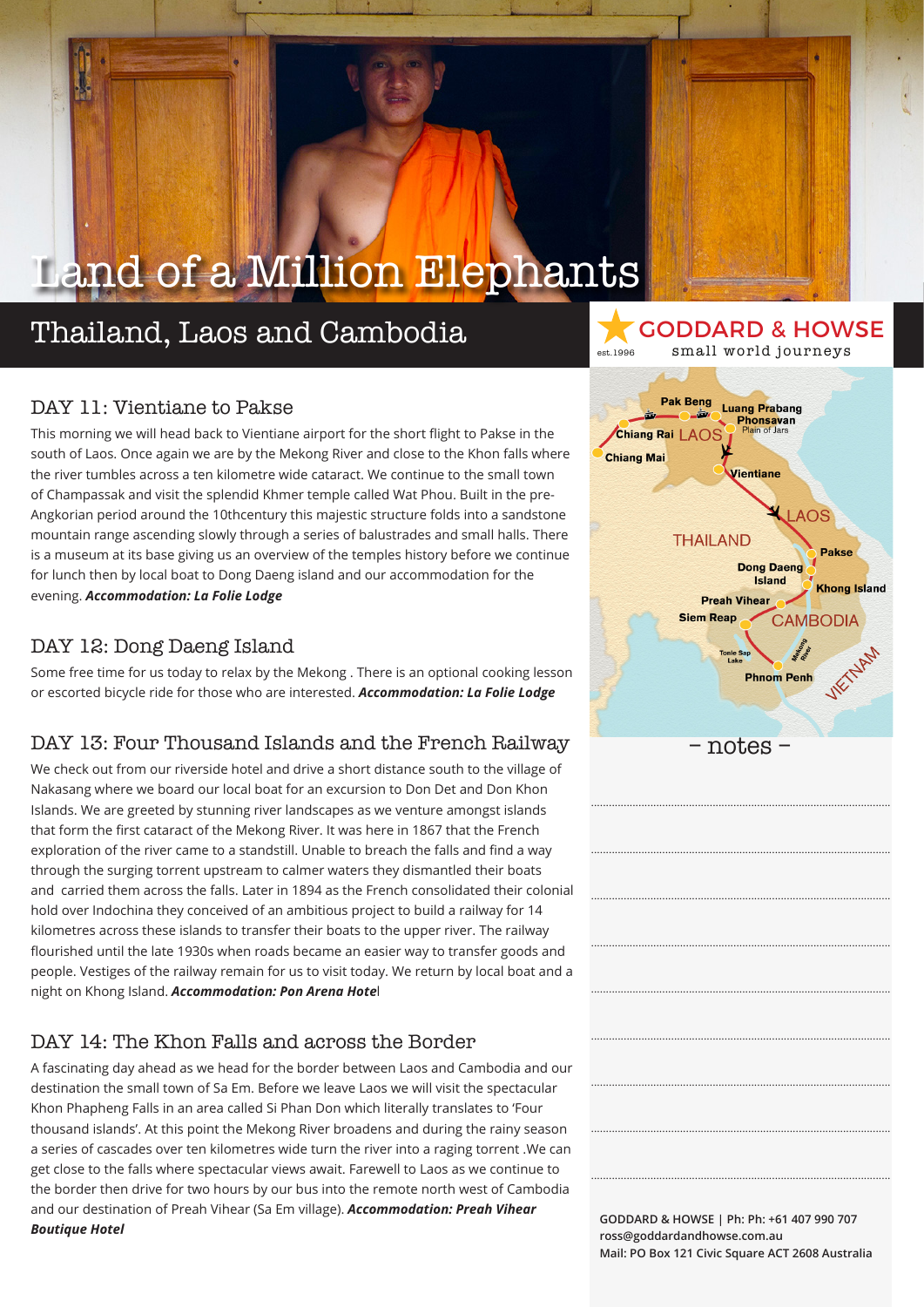### Thailand, Laos and Cambodia

### DAY 15: Preah Vihear

Many of us are familiar with the recent history of Cambodia , its struggles with war and the violence of the Pol Pot period. In many ways the country is still recovering from an unprecedented period of destruction to its society and infrastructure. One thousand two hundred years earlier a civilisation called the Khmer ruled in Cambodia and also over what is now Thailand and Laos. In an incredible period lasting almost 500 years the Khmer Kings constructed thousands of temples to honour their Hindu gods. Predominately from sandstone and on a laterite base the balustrades, hall ways and worshipping halls are beautifully decorated with intricate carving that still dazzles and bewilders so many years later. The temple of Preah Vihear was unreachable during the Pol Pot period and then even after peace had finally come Preah Vihear became the centre of a border dispute between Thailand and Cambodia that ended in a military standoff which was eventually settled in favour of Cambodia. Perched on top of a mountain with commanding views Preah Vihear is a fine example of early Khmer architecture and rarely visited by foreign travellers. *Accommodation: Preah Vihear Boutique Hotel*

#### DAY 16: The Khmer Way

We travel further south today with visits to the temple complex of Koh Ker which is situated on what was known as the old Khmer way. This road linked Siem Reap with Preah Vihear and onto Wat Phou in Laos where the Khmer Empire extended its reach. Whilst the temples were to their religious beliefs they also acted as frontier outposts to garrison soldiers and prepare attacks on their enemies. This temple is pyramid shaped and was also used by Pol Pot during the 1980's as a stronghold. We continue for lunch then onto Siem Reap. *Accommodation: The Victoria Hotel*

### DAY 17: Angkor Wat and Siem Reap

There are few places in the world where the forces of culture, intelligence and vision come together so splendidly; the region of Angkor on the north-western edge of the Tonle Sap Lake in Cambodia is one of those special places. The two distinct seasons mean that for five months of the year torrential rains soak the sandstone temples promoting jungle growth all around the temple sites. Indeed when the French archaeologist, Mr Henri Mouhot, re-discovered the Angkor area in 1860 he must have been amazed to see massive sculptures, enormous city walls covered with jungle vines and enormous trees with their roots sometimes spilling over the temple rooves into the hallways and entrances like a giant octopus. Since the French discovery, many of the sites have been cleared and many are under restoration work with assistance from Japanese and French organisations. Today we will visit the south gate of Angkor Thom, Bayon, Royal Enclosure, Phimeanakas, the Terrace of the Leper King and Angkor Wat. Our farewell dinner is included tonight. *Accommodation: The Victoria Hotel*



.....................................................................................................

.....................................................................................................

.....................................................................................................

.....................................................................................................

.....................................................................................................

.....................................................................................................

.....................................................................................................

.....................................................................................................

.....................................................................................................

GODDARD & HOWSE